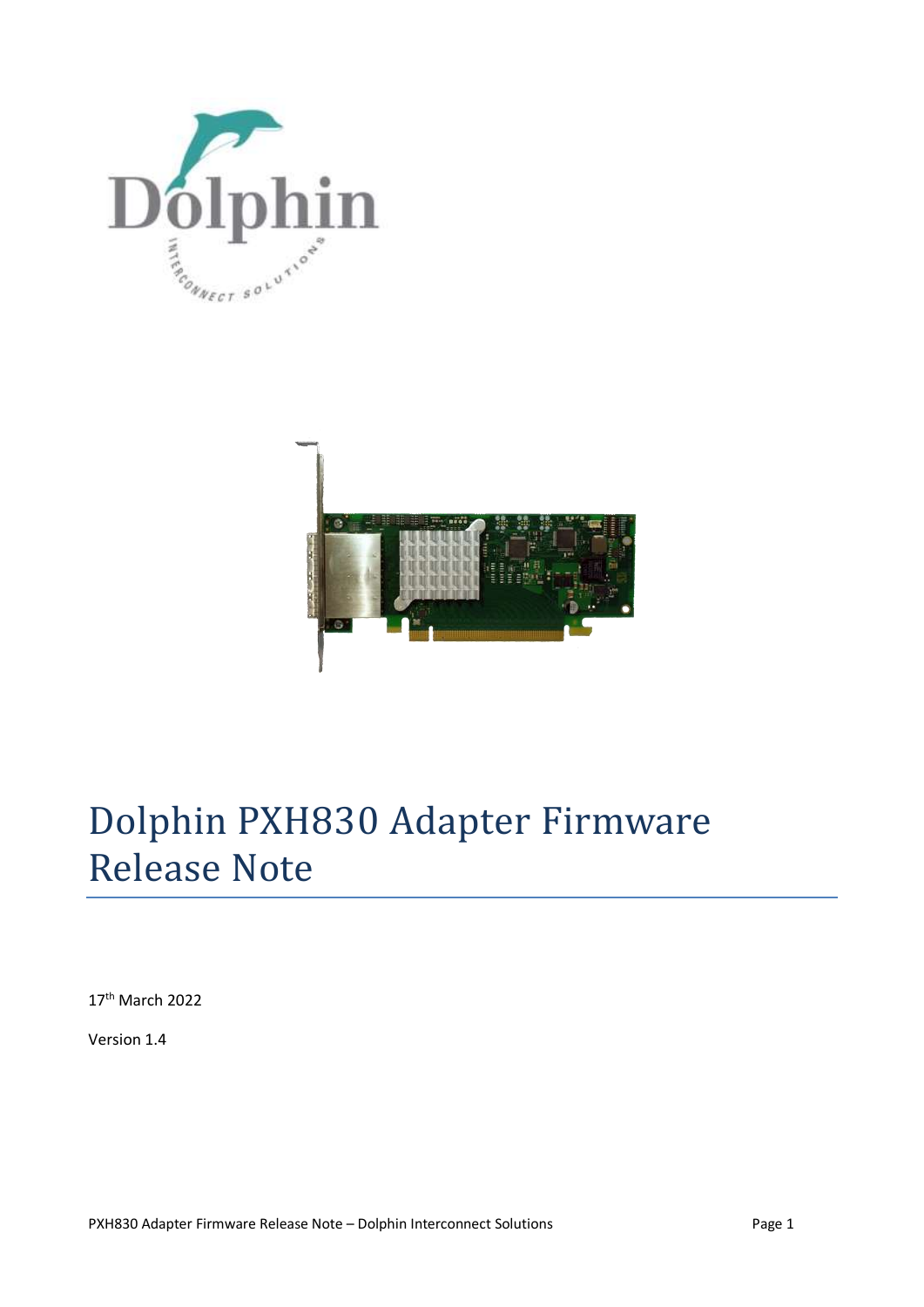## **Table of Contents**

|             | $1 \quad$ |  |  |  |  |
|-------------|-----------|--|--|--|--|
|             | 1.1       |  |  |  |  |
|             | 1.2       |  |  |  |  |
| $2^{\circ}$ |           |  |  |  |  |
|             | 2.1       |  |  |  |  |
|             |           |  |  |  |  |
|             | 2.1.2     |  |  |  |  |
|             | 2.1.3     |  |  |  |  |
|             | 2.2       |  |  |  |  |
|             |           |  |  |  |  |
|             | 2.2.2     |  |  |  |  |
|             | 2.3       |  |  |  |  |

#### **DISCLAIMER**

DOLPHIN INTERCONNECT SOLUTIONS RESERVES THE RIGHT TO MAKE CHANGES WITHOUT FURTHER NOTICE TO ANY OF ITS PRODUCTS TO IMPROVE RELIABILITY, FUNCTION, OR DESIGN. DOLPHIN INTERCONNECT SOLUTIONS DOES NOT ASSUME ANY LIABILITY ARISING OUT OF THE APPLICATION OR USE OF ANY PRODUCT.

#### **LIFE SUPPORT POLICY**

DOLPHIN INTERCONNECT SOLUTIONS' PRODUCTS ARE NOT AUTHORIZED FOR USE AS CRITICAL COMPONENTS IN LIFE SUPPORT DEVICES.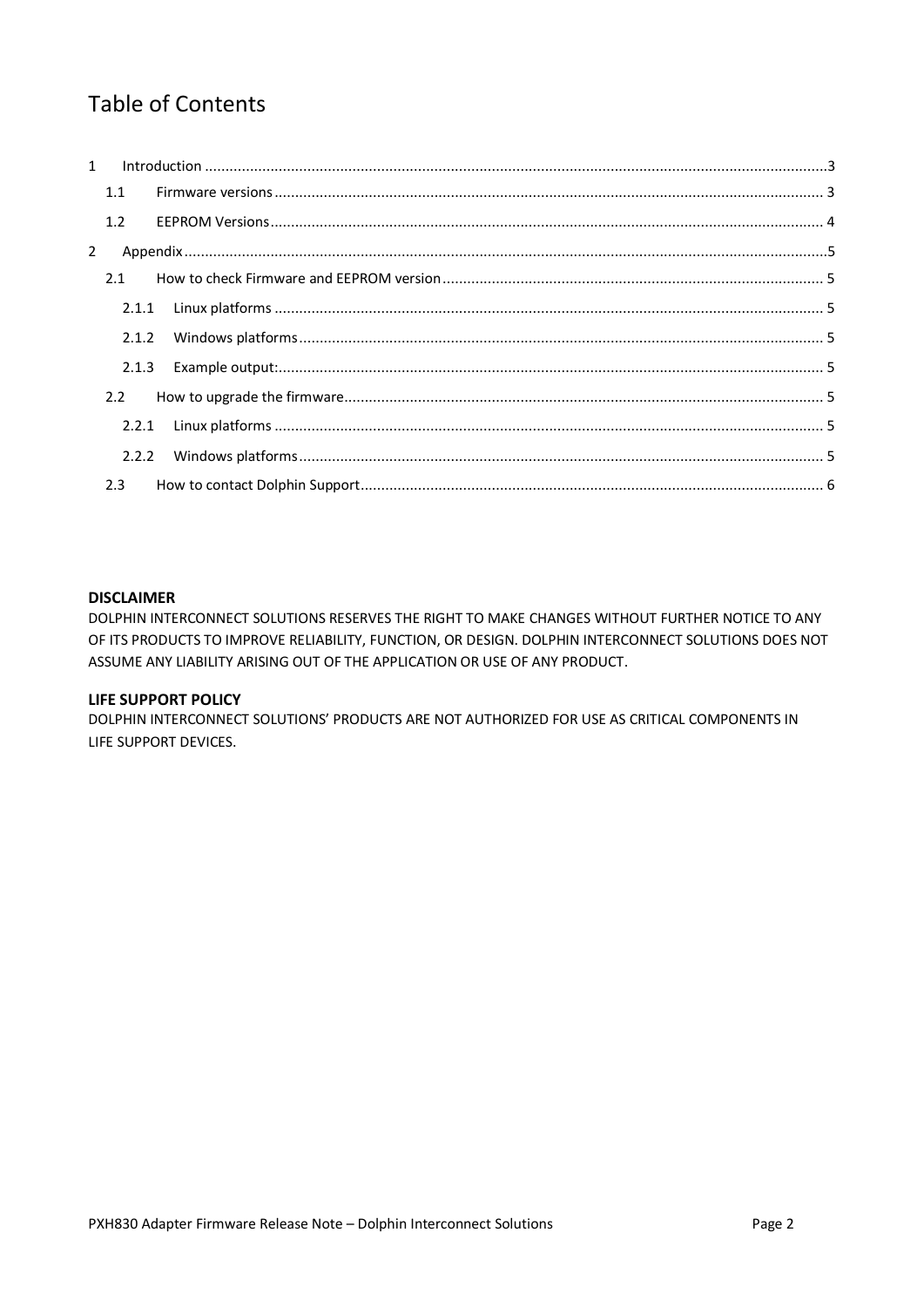## **1 Introduction**

This release note covers the PXH830 PCIe Gen3 x16 NTB Adapter card firmware. The firmware consists of PLX EEPROM configuration data and Management processor firmware (STM config). This release note contains a summary of the changes made. Please contact Dolphin for details.

#### **1.1 Firmware versions**

The Firmware version is covering the PXH830 STM firmware changes.

| Firmware version | Release date          | Note                                                                     |  |  |
|------------------|-----------------------|--------------------------------------------------------------------------|--|--|
| $8.4 - 8.8$      |                       | Pre-development. Not recommended for use, please upgrade the latest      |  |  |
|                  |                       | available firmware.                                                      |  |  |
| 8.9              | September             | Known problems:                                                          |  |  |
|                  | 23rd 2019             | Minor STM stability issue during Host reboot may cause card to           |  |  |
|                  |                       | be undetected in some systems.                                           |  |  |
|                  |                       | Impact: Low                                                              |  |  |
| 8.10             | October               | Known problem:                                                           |  |  |
|                  | 31st 2019             | Not possible to adjust PCIe Prefetch Space size                          |  |  |
|                  |                       | Fixes:                                                                   |  |  |
|                  |                       | Improve stability during Host reboot.                                    |  |  |
|                  |                       | Fixed issue reading onboard temperature sensor.                          |  |  |
|                  |                       |                                                                          |  |  |
|                  |                       | Impact: Low, upgrade to 8.11 or newer if the PCIe Prefetch Space must be |  |  |
|                  |                       | adjusted.                                                                |  |  |
|                  |                       |                                                                          |  |  |
| 8.11             | February              | Fixes:                                                                   |  |  |
|                  | 20 <sup>th</sup> 2020 | Enables field adjustments of PCIe Prefetch size.                         |  |  |
| 8.12             | June 2 <sup>nd</sup>  | PXH8xx companion release. No fixes for PXH83x                            |  |  |
|                  | 2020                  |                                                                          |  |  |
| 8.13             |                       | Not released for PXH83x cards                                            |  |  |
| 8.14             | March 8 <sup>th</sup> | Fixes:                                                                   |  |  |
|                  | 2022                  | Fixed issue to support AOC on some systems (link did not<br>٠            |  |  |
|                  |                       | initialize after power on).                                              |  |  |
|                  |                       | Current shipping version.                                                |  |  |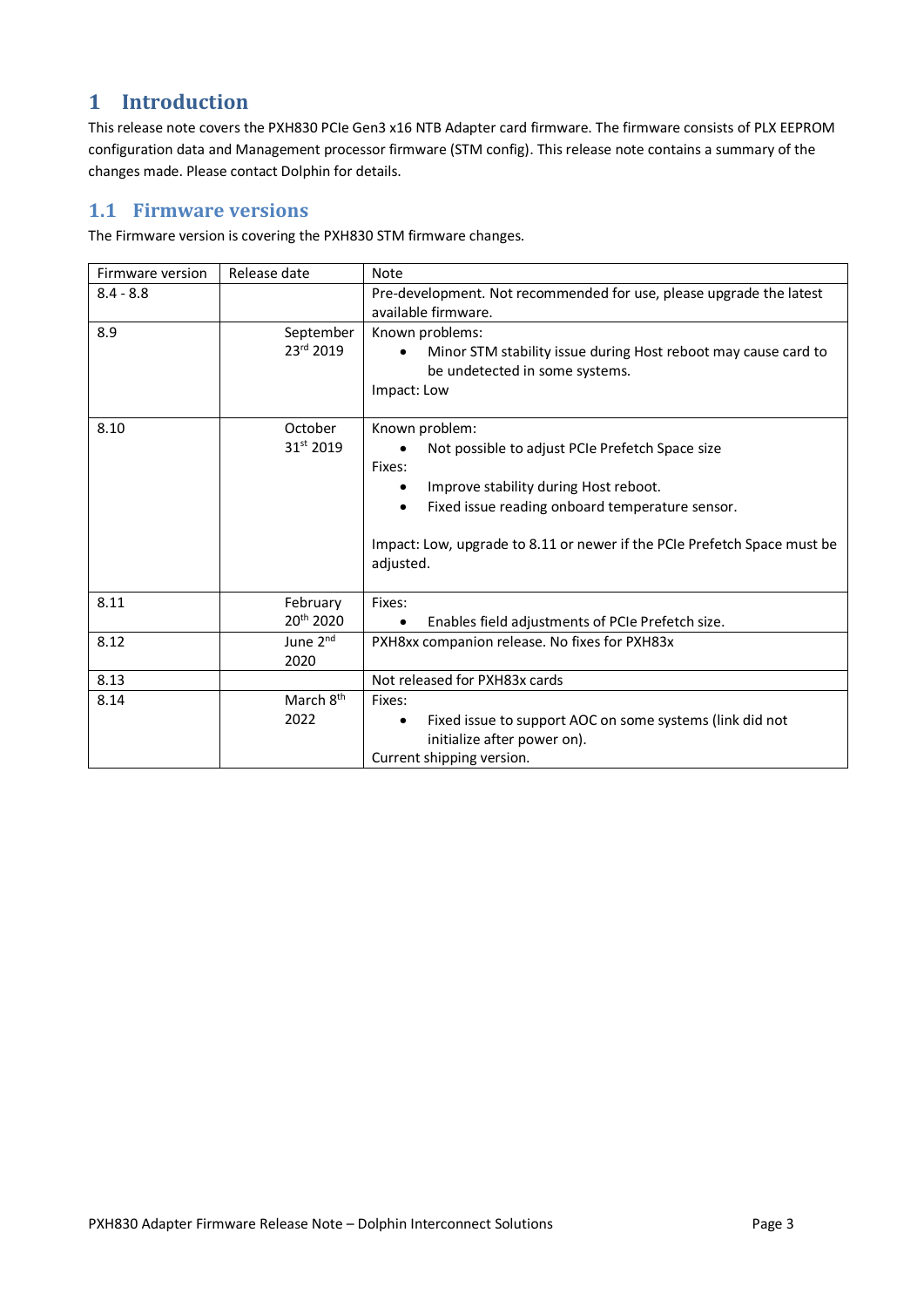## **1.2 EEPROM Versions**

The EEPROM version is tracking the PXH832 PLX EEPROM configuration changes. The firmware can be upgraded using the upgrade\_eeprom utility bundled with eXpressWare.

| <b>EEPROM</b> version | Release date     | Note      |                                                                                                                                                          |
|-----------------------|------------------|-----------|----------------------------------------------------------------------------------------------------------------------------------------------------------|
| 10                    | March 29th 2019  | Fixes:    |                                                                                                                                                          |
|                       |                  | $\bullet$ | Added improved SerDes tuning for dual x8 links<br>Move upstream DMA channel 1 to an unused port to reduce<br>system load and fix potential system crash. |
|                       |                  |           |                                                                                                                                                          |
|                       | April 10th, 2019 | Fixes:    |                                                                                                                                                          |
|                       |                  | $\bullet$ | Improved the Cable TX SerDes tuning for long cables                                                                                                      |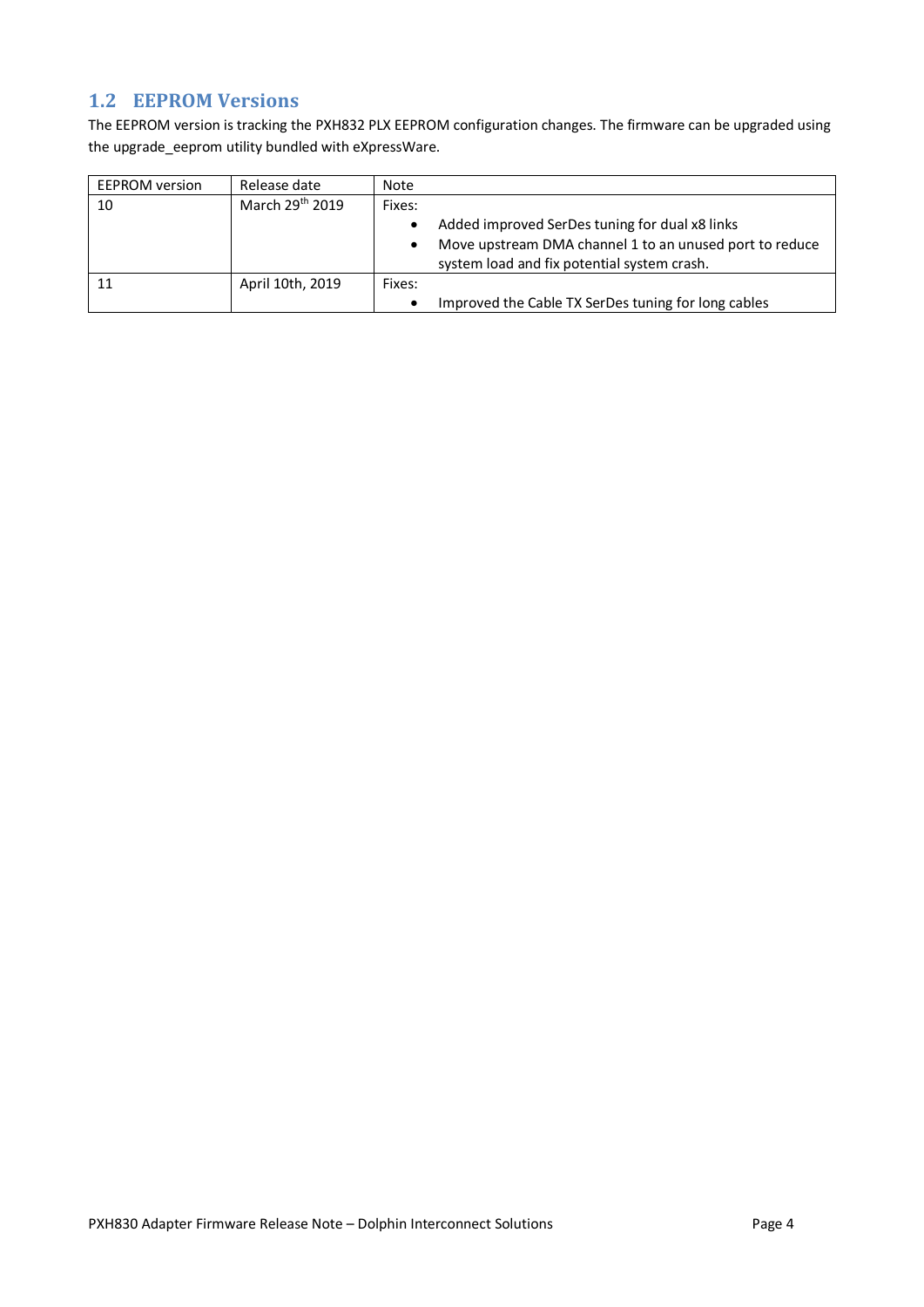## **2 Appendix**

#### **2.1 How to check Firmware and EEPROM version**

The version of the firmware components can be retrieved using the **dis\_diag** tool. This tool is available by installing eXpressWare available from Dolphin. Please see options using –h option. This software is available for both Windows and Linux.

### **2.1.1 Linux platforms** # cd /opt/DIS/sbin # ./dis\_diag **2.1.2 Windows platforms** > cd %ProgramFiles%\Dolphin Express PX\Util > .\dis\_diag **2.1.3 Example output:** # dis\_diag ===================================== Dolphin diagnostic tool -- dis\_diag version 5.6.0 (Mon Mar 19 16:44:17 CET 2018) ===================================================================================== dis diag compiled in 64 bit mode Driver : Dolphin IRM (GX) 5.6.0 Jan 24th 2018 (rev 33fff3a) Date : Thu Mar 22 12:59:28 CET 2018 System : Linux somenode 3.10.0-514.21.1.el7.x86\_64 #1 SMP Thu May 25 17:04:51 UTC 2017 x86\_64 x86\_64 x86\_64 GNU/Linux Number of configured local adapters found: 1 Adapter 0 > Type : PXH830 Mode : NTB NodeId : 8 Serial number : PXH832-CF-021467 PXH chip family : PLX\_DRACO\_2 PXH chip vendorId : 0x10b5 PXH chip device : 0x8733 PXH chip revision : 0xCA  **> EEPROM version : 13** EEPROM vendor info : 0x0000  **> Firmware version : 8.14 > Card revision : CF 2.2 How to upgrade the firmware**

The firmware can be upgraded using the upgrade\_eeprom utility bundled with eXpressWare.

#### **2.2.1 Linux platforms**

```
# cd /opt/DIS/sbin
```
# ./upgrade\_eeprom.sh --upgrade

#### **2.2.2 Windows platforms**

Start PowerShell with administrative capabilities (Press Windows+X, select Windows PowerShell (Admin))

PS > cd "\${env:ProgramFiles}\Dolphin Express PX\Util" PS > Set-ExecutionPolicy AllSigned -Scope Process PS > . \upgrade eeprom.ps1 -upgrade

Please carefully review the output from the upgrade utility.